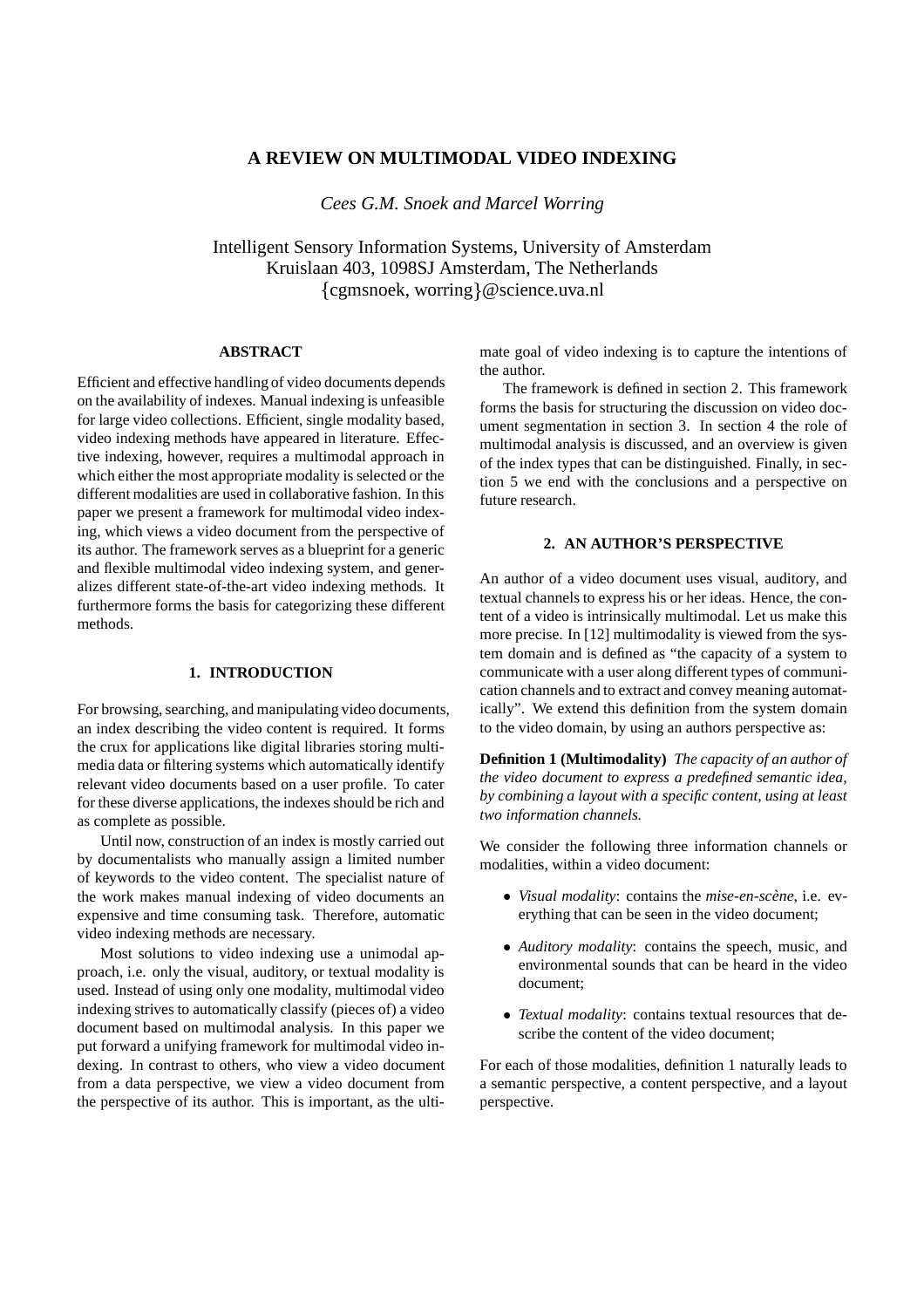The first perspective expresses the intended semantic meaning of the author, and defines segments on four different levels within a semantic index hierarchy. The first two levels are related to the video document as a whole, and define segments based on consistent appearance of layout or content elements. We define:

- *Genre*: set of video documents sharing similar style;
- Sub-genre: a subset of a genre where the video documents share similar content;

The next level of our semantic index hierarchy is related to parts of the content, and is defined as:

- *Logical units*: a continuous part of a video document's content consisting of a set of named events or other logical units which together have a meaning;

Where named event is defined as:

- *Named events*: short segments which can be assigned a meaning that doesn't change in time;

The content perspective relates segments to elements that an author uses to create a video document. The following elements can be distinguished [3]:

- Setting: time and place in which the video's story takes place;
- *Objects*: noticeable static or dynamic entities in the video document;
- People: human beings appearing in the video document;

Finally, the layout perspective considers the syntactic structure an author uses for the video document. In essence, the syntactic structure for each modality is a temporal sequence of *fundamental units*, which in itself do not have a temporal dimension. Upon the fundamental units an aggregation is imposed, which is an artifact from creation. We refer to this aggregated fundamental units as *sensor shots*, defined as a continuous sequence of fundamental units resulting from an uninterrupted sensor recording. For the visual and auditory modality this leads to *camera shots* and *microphone shots* which are a result of an uninterrupted recording of a camera or microphone. For text, sensor recordings do not exist. In writing, uninterrupted textual expressions can be exposed on different granularity levels, e.g. word level or sentence level, therefore we define *text shots* as an uninterrupted textual expression.

An author of the video document is also responsible for concatenating the different sensor shots into a coherent structured document by using *transition edits*. For the visual modality abrupt cuts, or gradual transitions, like wipes,



Figure 1: *A framework for multimodal video indexing. The letters S, O, P stand for setting, objects, and people. An example layout of the auditory modality is highlighted.*

fades, or dissolves can be selected. For the auditory transitions an author can have a smooth transition using music, or an abrupt change by using silence [3]. To indicate a transition in the textual modality, e.g. closed captions, an author typically uses " $>>$ ", or different colors. They can be viewed as corresponding to abrupt cuts as their use is only to separate shots, not to connect them smoothly. The final component of the layout are the optional visual or auditory *special effects*, used to enhance the impact of the modality, or to add meaning.

Based on the discussion in this section we come to a unifying multimodal video indexing framework based on the perspective of an author. This framework is visualized in figure 1. It forms the basis for our discussion on video document segmentation techniques in the next section.

### **3. VIDEO DOCUMENT SEGMENTATION**

For analysis purposes the process of authoring should be reversed. To that end, first a segmentation should be performed that decomposes a video document into its layout and content elements.

#### **3.1. Layout reconstruction**

For reconstruction of the visual layout, several techniques already exist to segment a video document on the camera shot level. For an extensive overview of different cut detection methods and detection of transition edits we refer to the survey of Brunelli in [4] and the references therein.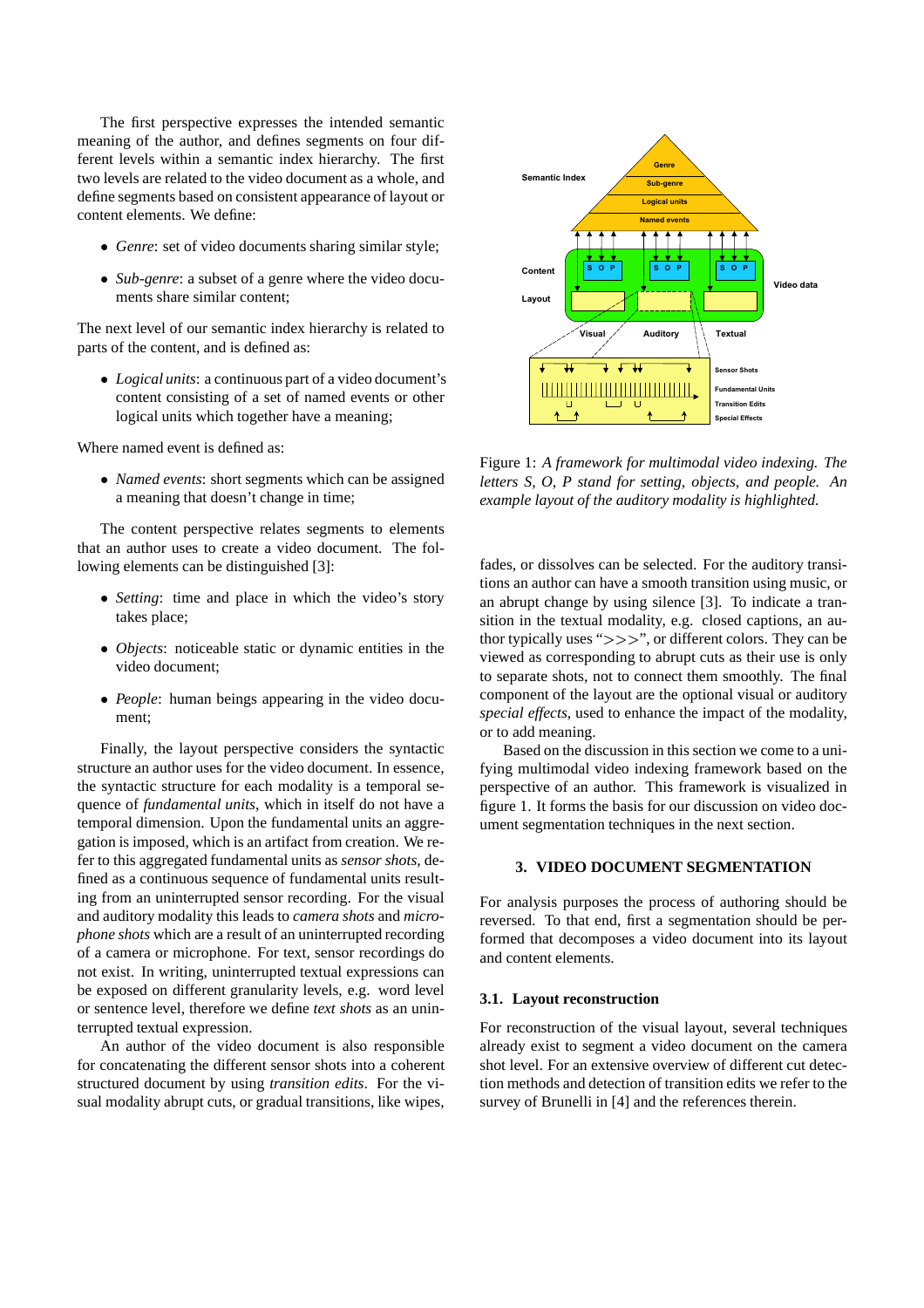Detection of abrupt cuts in the auditory layout can be achieved by detection of silences and transition points, i.e. locations where the category of the underlying signal changes. In literature different methods are proposed for their detection, for example [8].

Detection of text shots can be achieved in different ways, if we are only interested in single words we can use the occurrence of white space as the main clue. When more context is taken into account one can reconstruct sentences from the textual layout by detection of periods [10]. Transitions are typically found by searching for predefined patterns.

#### **3.2. Content segmentation**

For the reconstruction of content elements different approaches can be followed. People can be detected by means of their faces or other body parts, speech, and appearance of names. Specific objects can be detected by means of specialized visual detectors, motion, sounds, and appearance in the textual modality. Setting can be detected by visual detectors, setting sounds, and geographic information. For a detailed review of the different detection algorithms we refer to [15].

#### **4. MULTIMODAL ANALYSIS**

After reconstruction of the layout and content elements through video segmentation, the next step in the inverse analysis process is integrated analysis of the layout and content to extract the semantic index, see figure 2.

Before integrating the different layout and content elements, it is useful to apply modality conversion of some elements into more appropriate form. For analysis, conversion of elements of visual and auditory modalities to text is most appropriate. A typical component we want to convert from the visual modality is overlayed text, see e.g. [9]. From the auditory modality one typically wants to convert the uttered speech into transcripts [7].

To achieve the goal of multimodal integration, several approaches can be followed. We categorize those approaches by their distinctive properties with respect to the processing cycle, the segmentation results, and the classification method used. The processing cycle of the integration method can be iterated, allowing for incremental use of context, or non-iterated. The segmentation results can be exploited by using the different modalities in a symmetric, i.e. simultaneous, or asymmetric, i.e. ordered, fashion. Finally, for the classification one can choose between a statistical, i.e. datadriven, or knowledge-based approach. An overview of the different integration methods found in literature is in table 1.

Most integration methods reported are symmetric and non-iterated. Some follow a knowledge-based approach for classification of the data into classes of the semantic index hierarchy [5, 13]. Many methods in literature follow a sta-



Figure 2: *Multimodal video document analysis framework.*

tistical approach [1, 6, 7, 11, 14]. An example of a symmetric, non-iterated statistical integration method is the Name-It system presented in [14]. The system associates detected faces and names, by calculating a co-occurrence factor that combines the analysis results of face detection and recognition, name extraction, and caption recognition.

Hidden Markov Models (HMM) are frequently used as a statistical classification method for multimodal integration [1, 6]. A clear advantage of this framework is that it is not only capable to integrate multimodal features, but is also capable to include sequential features. Moreover, an HMM can also be used as a classifier combination method.

When modalities are independent, they can easily be included in a product HMM. In [6] such a classifier is used to train two modalities separately, which are then combined symmetrically, by computing the product of the observation probabilities. It is shown that this results in significant improvement over a unimodal approach.

In contrast to the product HMM method, a neural networkbased approach doesn't assume features are independent. Another approach presented in [6], trains an HMM for each modality and category. A three layer perceptron is then used to combine the outputs from each HMM in a symmetric and non-iterated fashion.

Another advanced statistical classifier for multimodal integration was recently proposed in [11]. A probabilistic framework for semantic indexing of video documents based on so called multijects and multinets is presented. The multijects model content elements which are integrated

|        | Symmetric | Statistical | Iterated |
|--------|-----------|-------------|----------|
| [1]    |           |             |          |
| $[2]$  |           |             |          |
| $[5]$  |           |             |          |
| [6]    |           |             |          |
| [6]    |           |             |          |
| [7]    |           |             |          |
| $[11]$ |           |             |          |
| $[13]$ |           |             |          |
| [14]   |           |             |          |

Table 1: *An overview of different integration methods.*